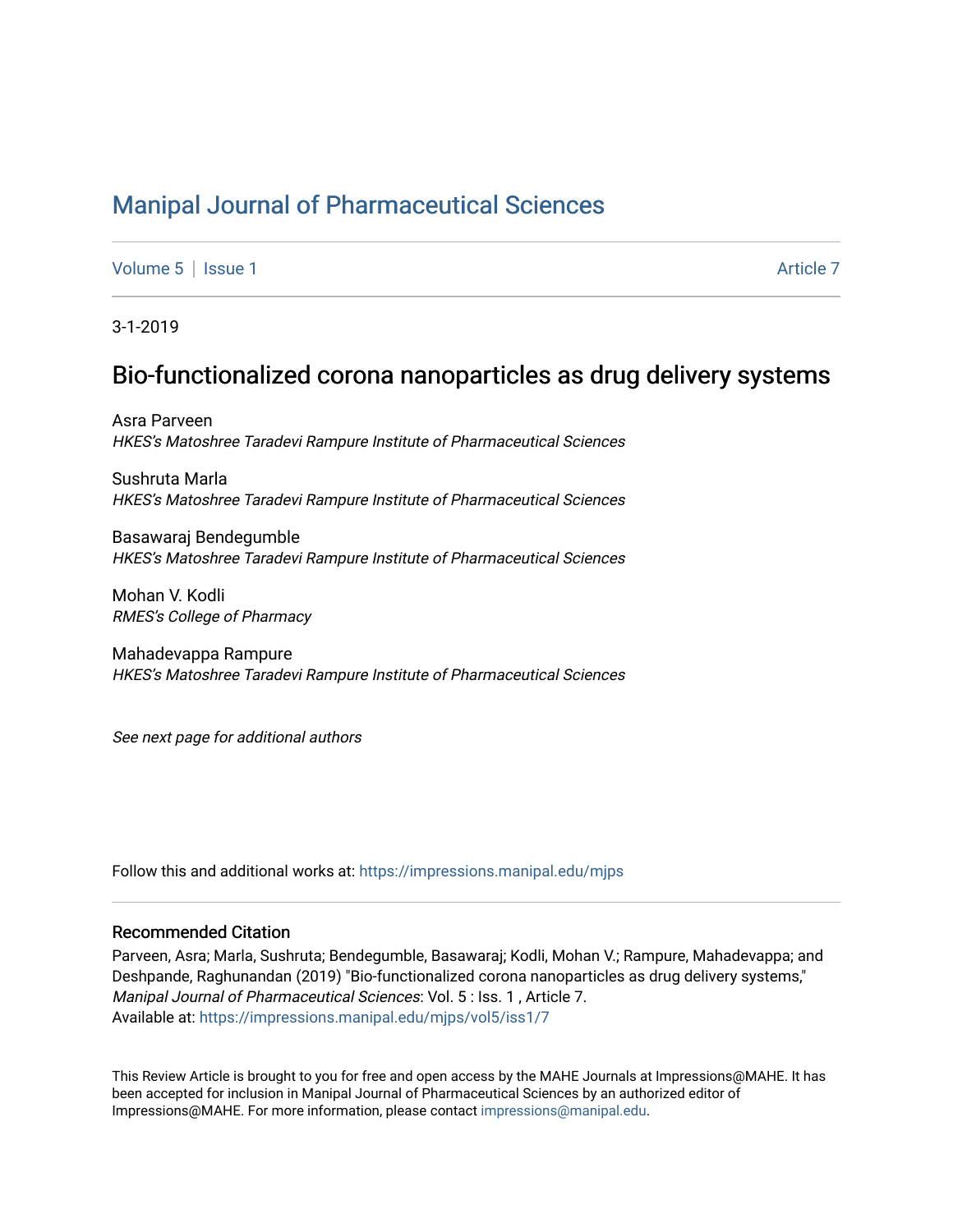## Bio-functionalized corona nanoparticles as drug delivery systems

#### Authors

Asra Parveen, Sushruta Marla, Basawaraj Bendegumble, Mohan V. Kodli, Mahadevappa Rampure, and Raghunandan Deshpande